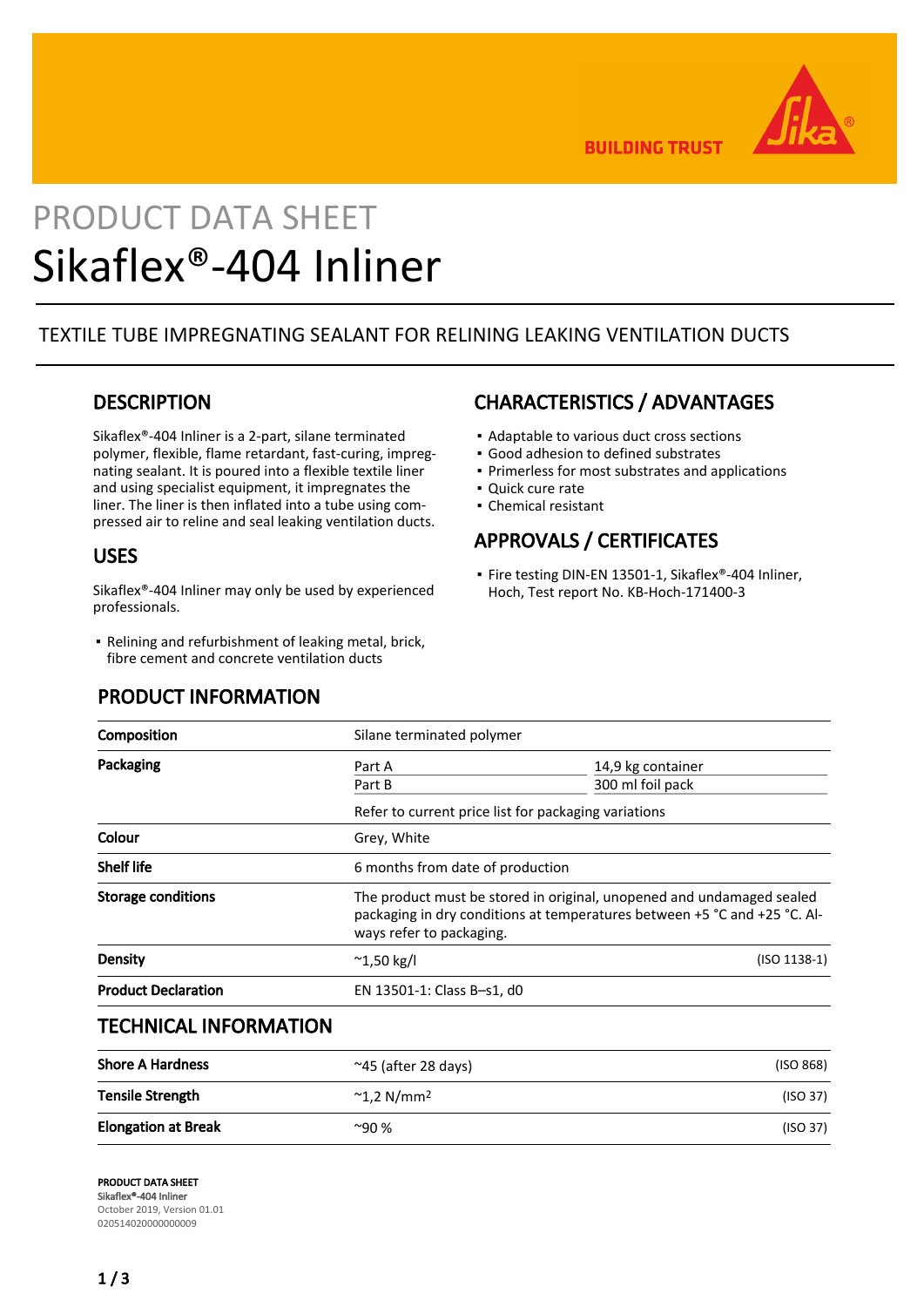| <b>Tear Propagation Resistance</b> | $\sim$ 3,3 N/mm                                                                                              | (ISO 34)              |  |
|------------------------------------|--------------------------------------------------------------------------------------------------------------|-----------------------|--|
| <b>Resistance to Fire</b>          | Class B-s1,<br>d0                                                                                            | (DIN-EN<br>$13501-1)$ |  |
| <b>Chemical Resistance</b>         | Resistant to many chemicals. Contact Sika Technical Services for additional<br>information.                  |                       |  |
| <b>Service Temperature</b>         | $-40$ °C min. / $+80$ °C max.                                                                                |                       |  |
| Compatibility                      | Metal, brick, fibre cement, concrete                                                                         |                       |  |
| <b>APPLICATION INFORMATION</b>     |                                                                                                              |                       |  |
| <b>Mixing Ratio</b>                | Part A : Part B                                                                                              | 100 : 2,5 by weight   |  |
|                                    | Part A : Part B                                                                                              | $100:3,2$ by volume   |  |
|                                    | Depending on the ambient conditions, 75–300 ml of Sikaflex®-404 Booster<br>can be used per 14,9 kg container |                       |  |
| Sag Flow                           | Self-levelling                                                                                               |                       |  |
| <b>Ambient Air Temperature</b>     | +5 °C min. / +40 °C max. Minimum +3 °C above dew point temperature                                           |                       |  |
| Pot Life                           | ~90 min (+23 °C / 50 % r.h.)                                                                                 | $(CQP*526-1)$         |  |
|                                    | * Sika Corporate Quality Procedure. The pot life can be extended by cool-<br>ing the adhesive.               |                       |  |

**Curing Time**  $\sim$ 3 hours for full curing  $(+23 \degree C / 50 \% r.h.)$  (CQP 049-2)

## APPLICATION INSTRUCTIONS

#### SUBSTRATE PREPARATION

The substrate must be sound, clean, dry and free of all contaminants such as dirt, oil, grease, cement laitance, old sealants and poorly bonded paint coatings which could affect adhesion of the sealant. Use suitable equipment to prepare substrate.

#### MIXING

Add Part B to Part A and mix using a low speed single paddle electric stirrer or other suitable equipment. A minimum mixing time of 3 minutes is required. Stirring must continue until a uniform colour and consistency has been achieved.

Depending on the ambient conditions 75–300 ml of Sikaflex®-404 Booster can be used per 14,9 kg container.

#### APPLICATION METHOD / TOOLS

Installation work must only be carried out by Sika trained and approved contractors, experienced in this type of application.

Contact Sika Technical Services for Sika trained and approved contractors.

#### CLEANING OF EQUIPMENT

Clean all tools and application equipment with Sika® Remover-208 immediately after use. Hardened material can only be removed mechanically. For cleaning skin, use Sika® Cleaning Wipes-100.

PRODUCT DATA SHEET Sikaflex®-404 Inliner October 2019, Version 01.01 020514020000000009

## BASIS OF PRODUCT DATA

All technical data stated in this Data Sheet are based on laboratory tests. Actual measured data may vary due to circumstances beyond our control.

**BUILDING TRUST**